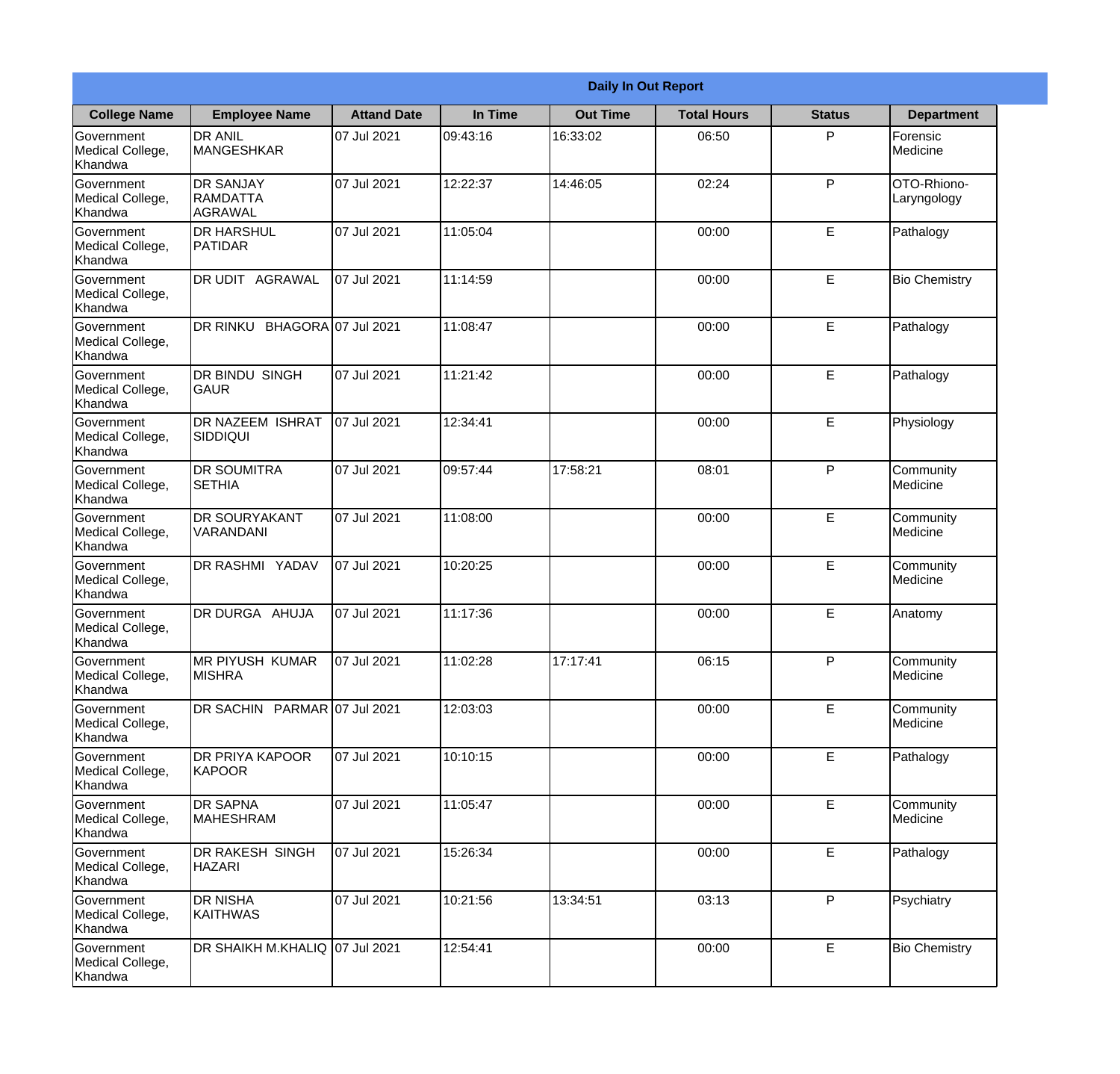| <b>Designation</b>                         | <b>Category</b>     |
|--------------------------------------------|---------------------|
| Assistant Professor   Para Clinical        |                     |
| Professor                                  | Clinical            |
| Assistant Professor   Para Clinical        |                     |
| Associate Professor Non Clinical           |                     |
| Assistant Professor   Para Clinical        |                     |
| Associate Professor Para Clinical          |                     |
| Professor                                  | Non Clinical        |
| Assistant Professor   Para Clinical        |                     |
| Demonstrator/Tutor   Para Clinical         |                     |
| Assistant Professor   Para Clinical        |                     |
| Demonstrator/Tutor   Non Clinical          |                     |
| Statistician                               | Para Clinical       |
| <b>Assistant Professor   Para Clinical</b> |                     |
| Demonstrator/Tutor   Para Clinical         |                     |
| Associate Professor Para Clinical          |                     |
| Professor                                  | Para Clinical       |
| <b>Assistant Professor</b>                 | Clinical            |
| Professor                                  | <b>Non Clinical</b> |

## **Daily In Out Report**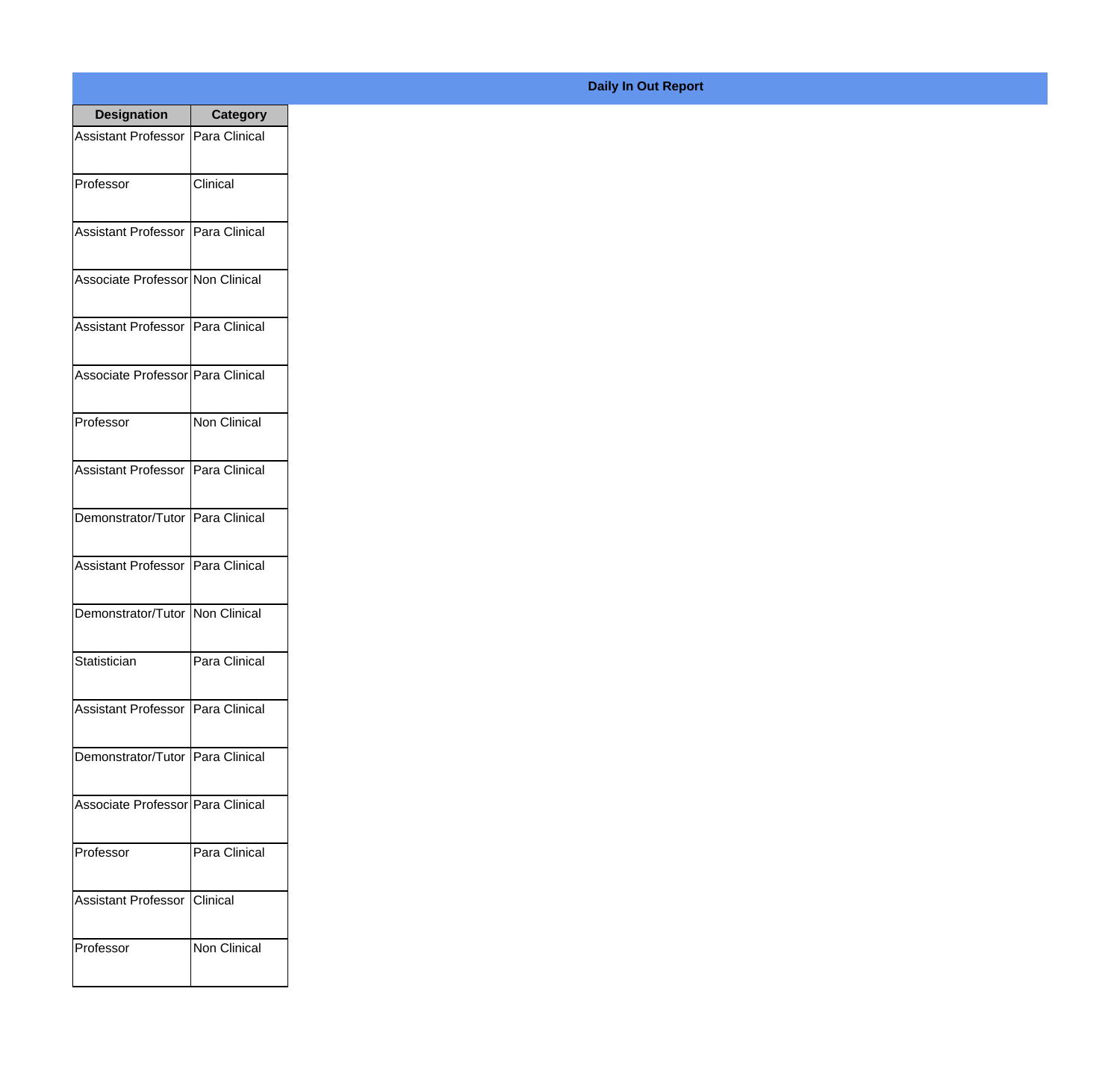|                                                  | <b>Daily In Out Report</b>                            |             |          |          |       |   |                         |  |
|--------------------------------------------------|-------------------------------------------------------|-------------|----------|----------|-------|---|-------------------------|--|
| <b>Government</b><br>Medical College,<br>Khandwa | <b>DR RAJU</b>                                        | 07 Jul 2021 | 09:08:58 |          | 00:00 | E | Forensic<br>Medicine    |  |
| <b>Government</b><br>Medical College,<br>Khandwa | <b>DR RANJEET</b><br><b>BADOLE</b>                    | 07 Jul 2021 | 10:29:51 |          | 00:00 | E | <b>General Medicine</b> |  |
| Government<br>Medical College,<br>Khandwa        | <b>DR ASHOK</b><br><b>BHAUSAHEB NAJAN</b>             | 07 Jul 2021 | 11:01:45 |          | 00:00 | E | Forensic<br>Medicine    |  |
| <b>Government</b><br>Medical College,<br>Khandwa | <b>DR NITESHKUMAR</b><br>KISHORILAL<br><b>RATHORE</b> | 07 Jul 2021 | 09:50:09 |          | 00:00 | E | Pharmacology            |  |
| Government<br>Medical College,<br>Khandwa        | <b>DR PRIYESH</b><br><b>MARSKOLE</b>                  | 07 Jul 2021 | 11:16:01 | 17:29:45 | 06:13 | P | Community<br>Medicine   |  |
| <b>Sovernment</b><br>Medical College,<br>Khandwa | <b>DR SANGEETA</b><br><b>CHINCHOLE</b>                | 07 Jul 2021 | 11:01:23 |          | 00:00 | E | Physiology              |  |
| Government<br>Medical College,<br>Khandwa        | <b>DR SATISH</b><br><b>CHANDEL</b>                    | 07 Jul 2021 | 11:37:35 |          | 00:00 | E | Pharmacology            |  |
| Government<br>Medical College,<br>Khandwa        | <b>DR MUKTESHWARI</b><br><b>GUPTA</b>                 | 07 Jul 2021 | 11:21:53 |          | 00:00 | E | Pharmacology            |  |
| Government<br>Medical College,<br>Khandwa        | <b>DR PURTI AGARWAL</b><br>SAINI                      | 07 Jul 2021 | 10:47:24 |          | 00:00 | E | Pathalogy               |  |
| Government<br>Medical College,<br>Khandwa        | DR YASHPAL RAY                                        | 07 Jul 2021 | 11:43:31 |          | 00:00 | E | Anatomy                 |  |